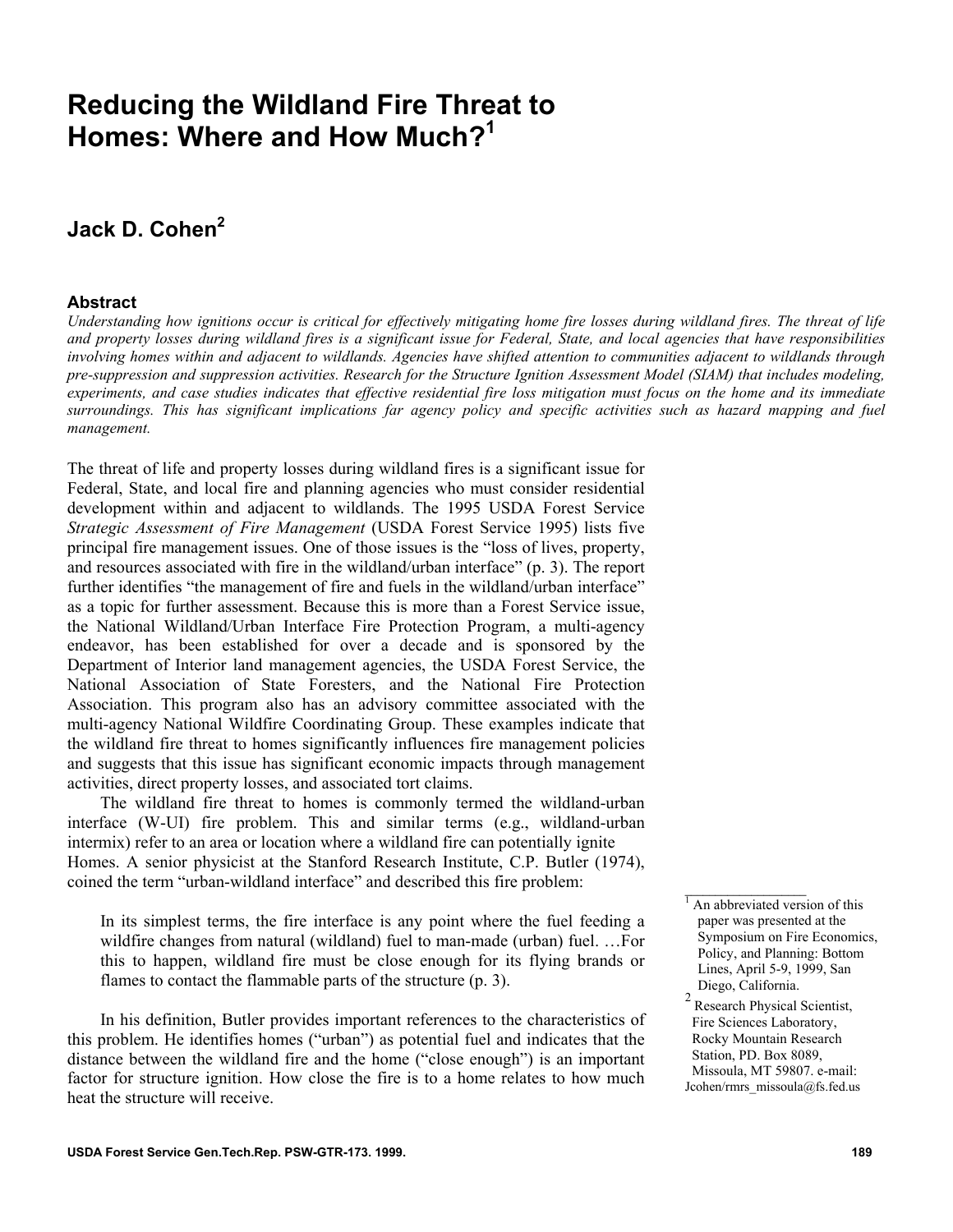These two factors, the homes and fire proximity, represent the fuel and heat "sides" of the fire triangle, respectively. The fire triangle—fuel, heat, and oxygen— represents the critical factors for combustion. Fires burn and ignitions occur only if a sufficient supply of each factor is present. By characterizing the home as fuel and the heat from flames and firebrands, we can describe a home's ignitability. An understanding of home ignitability provides a basis for reducing potential W-UI fire losses in a more effective and efficient manner than current approaches.

#### **Ignition and Fire Spread are a Local Process**

Fire spreads as a continually propagating process, not as a moving mass. Unlike a flash flood or an avalanche where a mass engulfs objects in its path, fire spreads because the locations along the path meet the requirements for combustion. For example, C.P. Butler (1974) provides an account from 1848 by Henry Lewis about pioneers being caught on the Great Plains during a fire:

When the emigrants are surprised by a prairie fire, they mow down the grass on a patch of land large enough for the wagon, horse, etc., to stand on. They then pile up the grass and light it. The same wind, which is sweeping the original fire toward them, now drives the second fire away from them. Thus, although they are surrounded by a sea of flames, they are relatively safe. Where the grass is cut, the fire has no fuel and goes no further. In this way, experienced people may escape a terrible fate (p. 1-2).

It is important to note that the complete success of this technique also relies on their wagons and other goods not igniting and burning from firebrands. This account describes a situation that has similarities with the W-UI fire problem.

A wildland fire does not spread to homes unless the homes meet the fuel and heat requirements sufficient for ignition and continued combustion. In the prairie fire situation, sufficient fuel was removed (by their escape fire) adjacent to the wagons to prevent burning (and injury) and the wagons were ignition resistant enough to not ignite and burn from firebrands. Similarly, the flammables adjacent to a home can be managed with the home's materials and design chosen to minimize potential firebrand ignitions. This can occur regardless of how intensely or fast spreading other fires are burning. Reducing W-UI fire losses must involve a reduction in the flammability of the home (fuel) in relation to its potential severe-case exposure from flames and firebrands (heat). The essential question remains as to how much reduction in flammables (e.g., how much vegetative fuel clearance) must be done relative to the home fuel characteristics to significantly reduce the potential home losses associated with wildland fires.

#### **Insights for Reducing Ignitions from Flames**

Recent research provides insights for determining the vegetation clearance required for reducing home ignitions. Structure ignition modeling, fire experiments, and W-UI fire case studies provide a consistent indication of the fuel and heat required for home ignitions.

The Structure Ignition Assessment Model (SIAM) (Cohen 1995) assesses the potential ignitability of a structure related to the W-UI fire context. SIAM calculates the amount of heat transferred to a structure from a flame source on the basis of the flame characteristics and the flame distance from a structure. Then, given this thermal exposure, SIAM calculates the amount of time required for the occurrence of wood ignition and flaming (Tran and others 1992). On the basis of severe-case assumptions of flame radiation and exposure time, SIAM calculations indicate that large wildland flame fronts (e.g., forest crown fires) will not ignite wood surfaces (e.g., the typical variety of exterior wood walls) at distances greater than 40 meters (Cohen and Butler [In press]). For example, the incident radiant heat flux, the amount of radiant heat a wall would receive from flames, depends on its distance from the fire. That is, the rate of radiant energy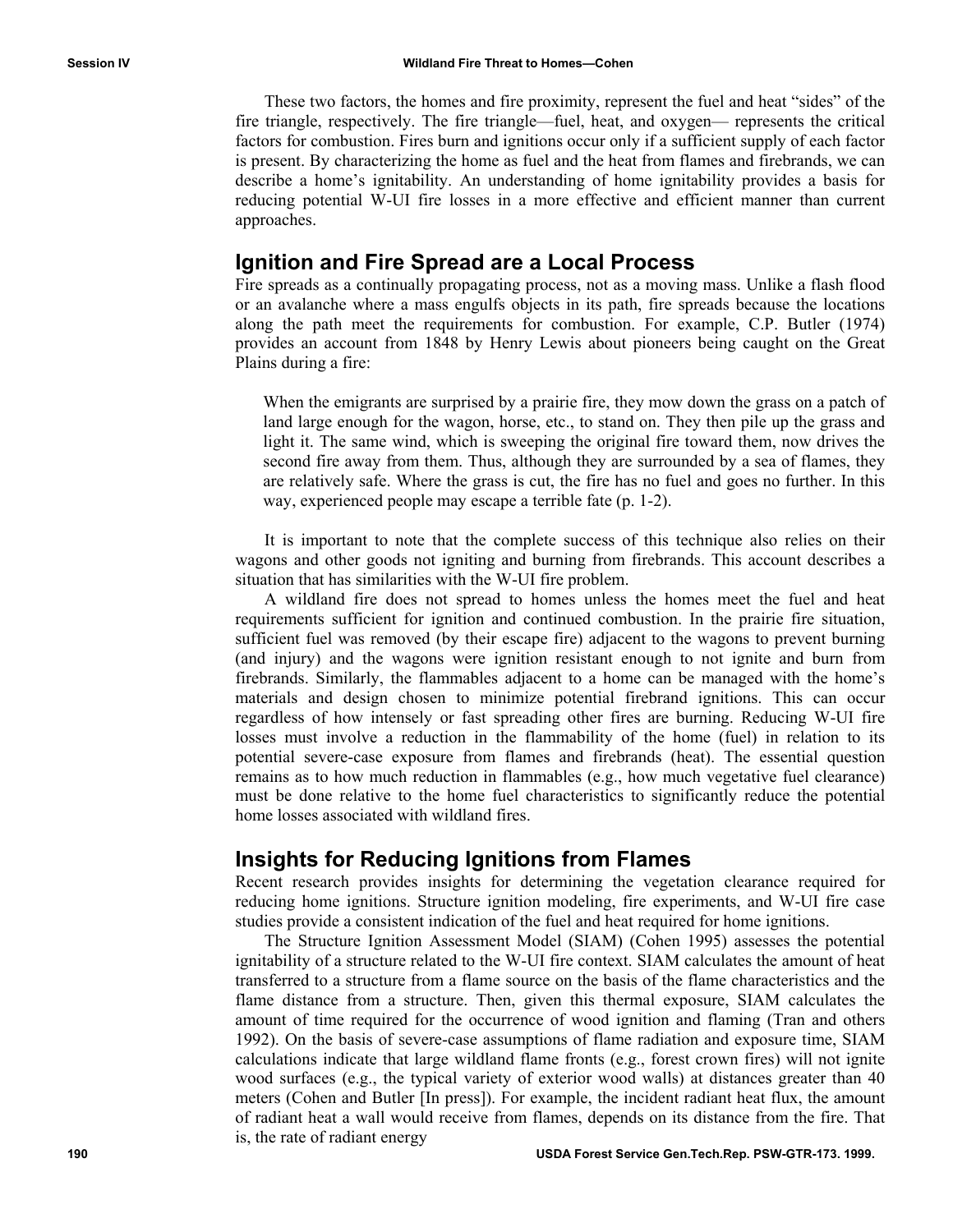per unit wall area decreases as the distance increases (*fig. 1,).* In addition, the time required for a wood wall to ignite depends on its distance from a flame front of the given height and width *(fig. 1)*. But the flame's burning time compared to the required ignition time is important. If at some distance the fire front produces a heat flux sufficient to ignite a wood wall, but the flaming duration is less than that required for ignition, then ignition will not occur. At a distance of 40 meters, the radiant heat flux is less than 20 kilowatts per square meter, which corresponds to a minimum ignition time of greater than 10 minutes (*fig. 1*). Crown fire experiments in forests and shrublands indicate that the burning duration of these large flames is on the order of 1 minute at a specific location.<sup>3</sup> This is because these wildland fires depend on the rapid consumption of the fine dead and live vegetation (e.g., forest crown fires).



#### **gure 1 Fi**

**IAM calcul S ates the incident radiant heat flux nergy/unit (e -area/time reaching a surface) and the minim um time for piloted ignition (ignition th a small ignition flame or spark) as a wi nction of distance for the given flame size. fu e flame is assumed to be a uniform, parallel Th ane, black body emitter. pl**

Experimental fire studies associated with the International Crown Fire Modeling Experiment (Alexander and others 1998) generally concur with the SIAM calculations. Data were obtained from instrumented wall sections that were placed 10 meters from the forest edge of the crown fire burn plots. Comparisons between SIAM calculations and the observed heat flux data indicate that SIAM overestimates the amount of heat received. $4$  For example, the SIAM calculated pote ntial radiant heat flux for an experimental crown fire was 69 kW/ sq meter as compared to the measured maximum of 46 kW/sq meter. This is expected since SIAM assumes a uniform and constant heat source and flames are not uniform and constant. Thus, the SIAM calculations for an actual flame front represent a severecase estimate of the heat received and the potential for ignition. The SIAM distances represent an upper estimate of the separation required to prevent flame ignitions (*fig. 1).* 

crown fire data. Given nonflammable roofs, Stanford Research Past fire case studies also generally concur with SIAM estimates and the crown fire observations. Analyses of southern California home losses done by the Stanford Research Institute for the 1961 Belair-Brentwood Fire (Howard and others 1973) and by the University of California, Berkeley, for the 1990 Painted Cave Fire (Foote and Gilless 1996) are consistent with SIAM estimates and the experimental  $\mathcal{L}_\text{max}$ 

Unpublished data on file, Rocky Mountain Research Station, Fire Sciences Laboratory) Missoula, Montana.

 <sup>4</sup> Unpublished data on file, Rocky Mountain Research Station, Fire Sciences Laboratory, Missoula, Montana.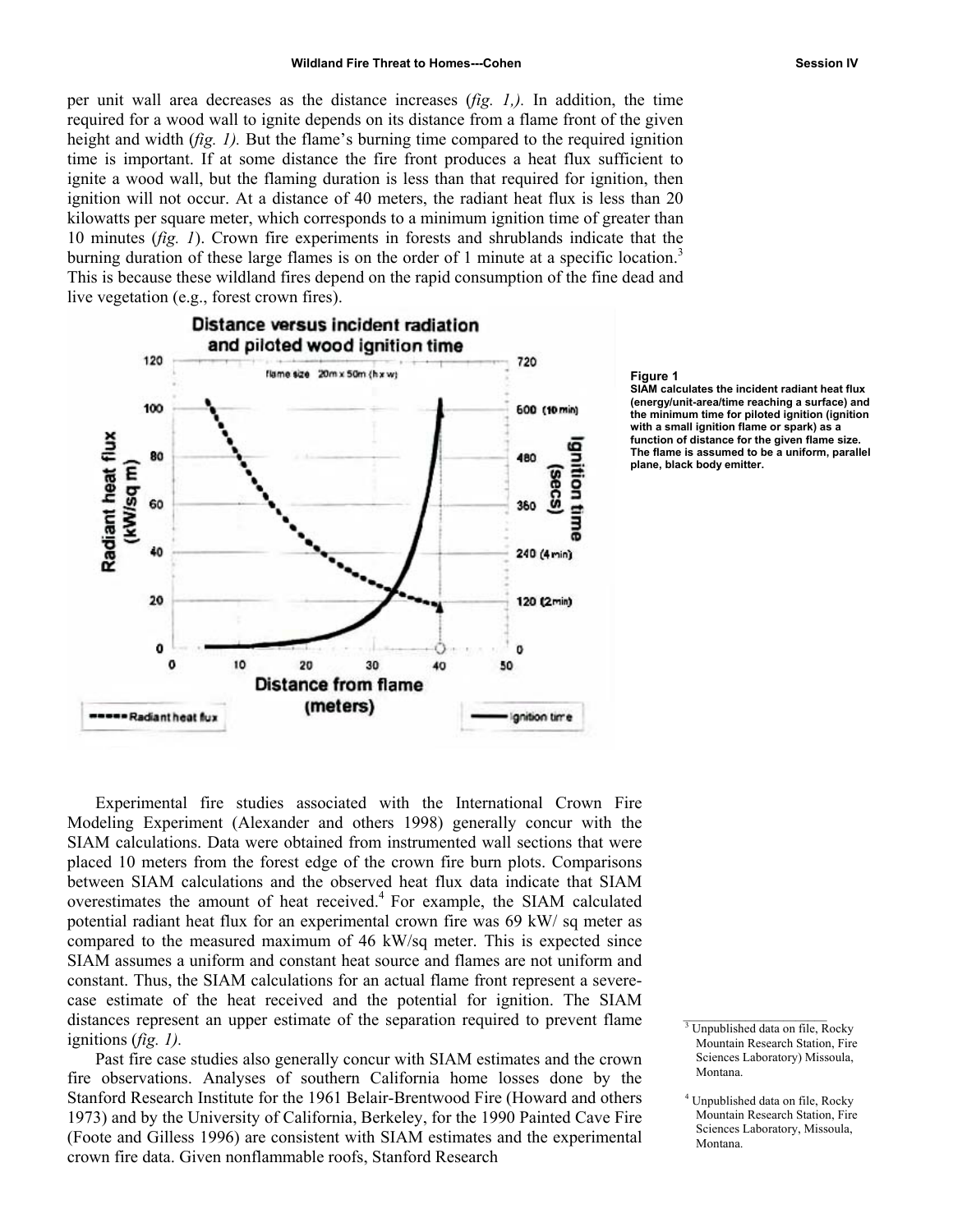(Howard and others 1973) found a 95 percent survival with a clearance of 10 Institute to 18 meters, and Foote and Gilless (1996) at Berkeley found 86 percent home survival with a clearance of 10 meters or more.

The results of the diverse analytical methods are congruent and consistently indicate that ignitions from flames occur over relatively short distances—tens of meters not hundreds of meters. The severe-case estimate of SIAM indicates distances of 40 meters or less. Experimental wood walls did not ignite at 10 meters when exposed to experimental crown fires. And, case studies found that vegetation clearance of at least 10 meters was associated with a high occurrence of home survival.

As previously mentioned, firebrands are also a principal W-UI ignition factor. Highly ignitable homes can ignite during wildland fires without fire spreading near the surrounding vegetation. For example, during the 1991 fires in Spokane, Washington,<sup>5</sup> structure. This occurs when firebrands are lofted downwind from fires. The firebrands subsequently collect on and ignite flammable home materials and adjacent flammables. Firebrands that result in ignitions can originate from wildland fires that are at a distance of 1 kilometer or more. For example, during the 1980 Panorama Fire (San Bernardino, California), the initial firebrand ignitions to homes occurred when the wildland fire was burning in low shrubs about 1 kilometer from the neighborhood. During severe W-UI fires, firebrand ignitions are particularly evident for homes with flammable roofs. Often these houses ignite and burn without the surrounding vegetation also burning. This suggests that homes can be more flammable than the houses with flammable roofs ignited without the adjacent vegetation already burning. Although firebrands may be lofted over considerable distances to ignite homes, a home's materials and design and its adjacent flammables largely determine the firebrand ignition potential.

#### **Research Conclusions**

SIAM modeling, crown fire experiments, and W-UI fire case studies show that effective fuel modification for reducing potential W-UI fire losses need only occur within a few tens of meters from a home, not hundreds of meters or more from a home. This research indicates that home losses can be effectively reduced by focusing mitigation efforts on the structure and its immediate surroundings. Those characteristics of a structure's materials and design and the surrounding flammables that determine the potential for a home to ignite during wildland fires (or any fires outside the home) can be referred to as home ignitability.

The evidence suggests that wildland fuel reduction for reducing home losses may be inefficient and ineffective: inefficient because wildland fuel reduction for several 100 meters or more around homes is greater than necessary for reducing ignitions from flames; ineffective because it does not sufficiently reduce firebrand ignitions. To be effective, given no modification of home ignition characteristics, wildland vegetation management would have to significantly reduce firebrand production and potentially extend for several kilometers away from homes.

#### **Management Implications**

issue largely independent of wildland fuel management issues. Consequently, this description has significant implications for the necessary actions and economic considerations for fire These research conclusions redefine the W-UI home fire loss problem as a home ignitability agencies.

One aspect of the Forest Service approach to reducing the W-UI fire problem is to determine where the problem is and focus fuel management activities in those areas. *The Strategic Assessment of Fire Management* (USDA Forest Service 1995) states:

<sup>5</sup>Unpublished video data on file, Rock)' Mountain Research Station, Fire Sciences Laboratory, Missoula, Montana.

 $\mathcal{L}=\mathcal{L}^{\mathcal{L}}$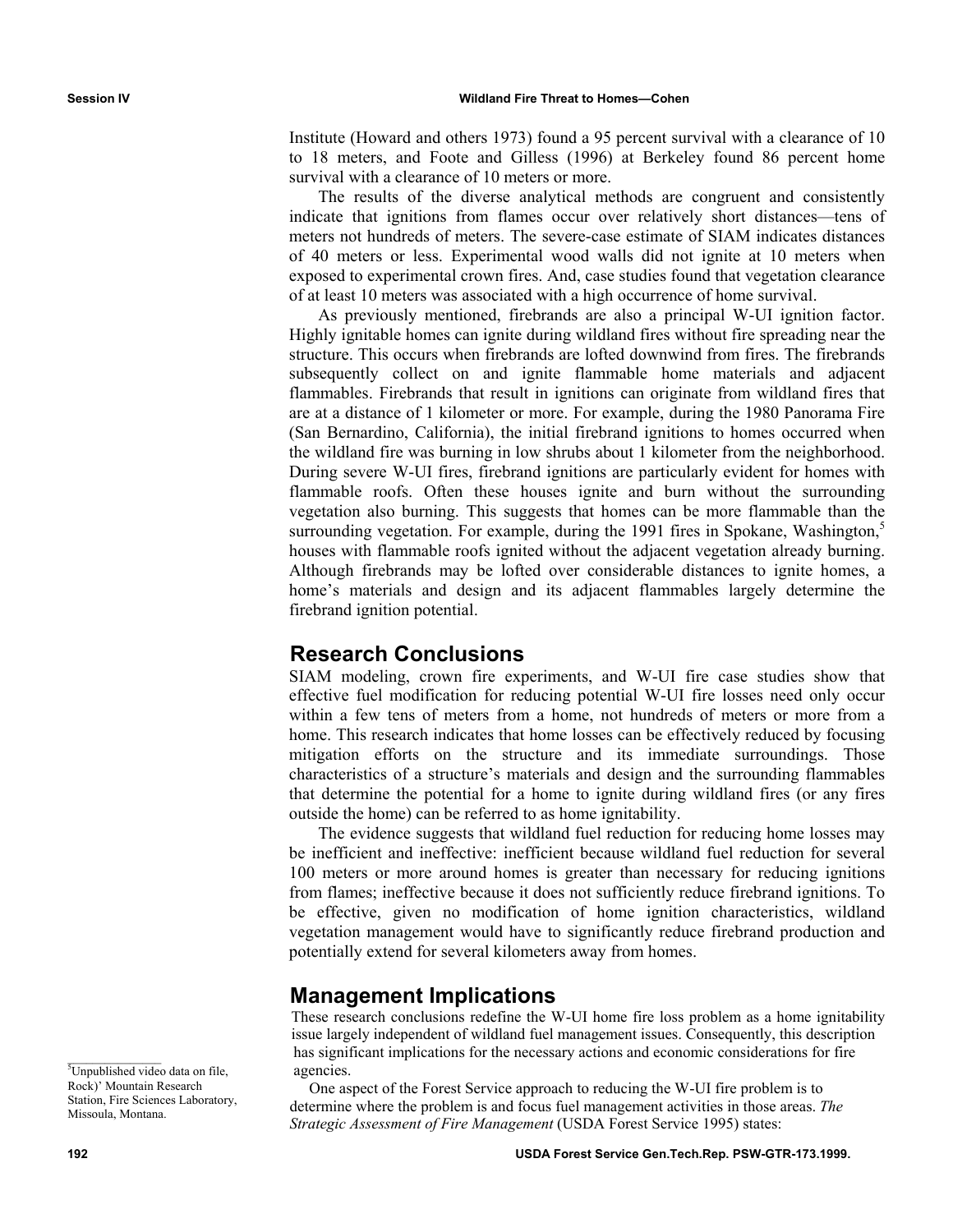The Forest Service should manage National Forest lands to mitigate hazards and enhance the ability to control fires in the wildland/urban interface. The risk of wildland fire to communities can be lessened by reducing hazards on Forest Service lands adjacent to built-up areas.... Broad-scale assessment processes for the next generation of forest plans should identify high-risk areas related to the wildland/urban interface... The highest risk areas within the United States should be identified and mitigation ef forts directed to these locations (p. 20).

It describes a costly, intensive, and extensive W-UI hazard mapping and mitigation effort specifically for reducing home fire losses. As described, this approach is not necessary.

The congruence of research findings from different analytical methods suggests that home ignitability is the principal cause of home losses during wildland fires. Any W-UI home fire loss assessment method that does not account for home ignitability will be critically non-specific to the problem. Thus, to be reliable, land classification and mapping related to potential home loss must assess home ignitability. Home ignitability also dictates that effective mitigating actions focus on the home and its immediate surroundings rather than on extensive wildland fuel management. Because homeowners typically assert their authority for the home and its immediate surroundings, the responsibility for effectively reducing home ignitability can only reside with the property owner rather than wildland agencies.

#### **Mapping Home Loss Potential**

The evidence indicates that home ignitions depend on the home materials and design and only those flammables within a few tens of meters of the home (home ignitability). The wildland fuel characteristics beyond the home site have little if any significance to W-UI home fire losses. Thus, the wildland fire threat to homes is better defined by home ignitability, an ignition and combustion consideration, than by the location and behavior of potential wildland fires.

Home ignitability has implications for identifying W-UI fire problem areas and suggests that the geographical implication of the term "wildland-urban interface" as a general area or zone misrepresents the physical nature of the wildland fire threat to homes. The wildland fire threat to homes is not where it happens related to wildlands (a location) but how it happens related to home ignitability (the combustion process). Therefore, to reliably map W-UI home fire loss potential, home ignitability must be the principal mapping characteristic.

### **Wildland Fuel Hazard Reduction**

Extensive wildland vegetation management does not effectively change home ignitability. This should not imply that wildland vegetation management is without a purpose and should not occur for other reasons. However, it does imply the imperative to separate the problem of the wildland fire threat to homes from the problem of ecosystem sustainability due to changes in wildland fuels. For example, a W-UI area could be a high priority for extensive vegetation management because of aesthetics, watershed, erosion, or other values, but not for reducing home ignitability. Vegetation management strategies would likely be different without including the W-UI home fire loss issue. It also suggests that given a low level of home ignitability (reduced wildland fire threat to homes), fire use opportunities for sustaining ecosystems may increase in and around WUI locations.

#### **Responsibility W-UI Home Loss**

Home ignitability implies that homeowners have the ultimate responsibility for W-UI home fire loss potential. Because the ignition and flammability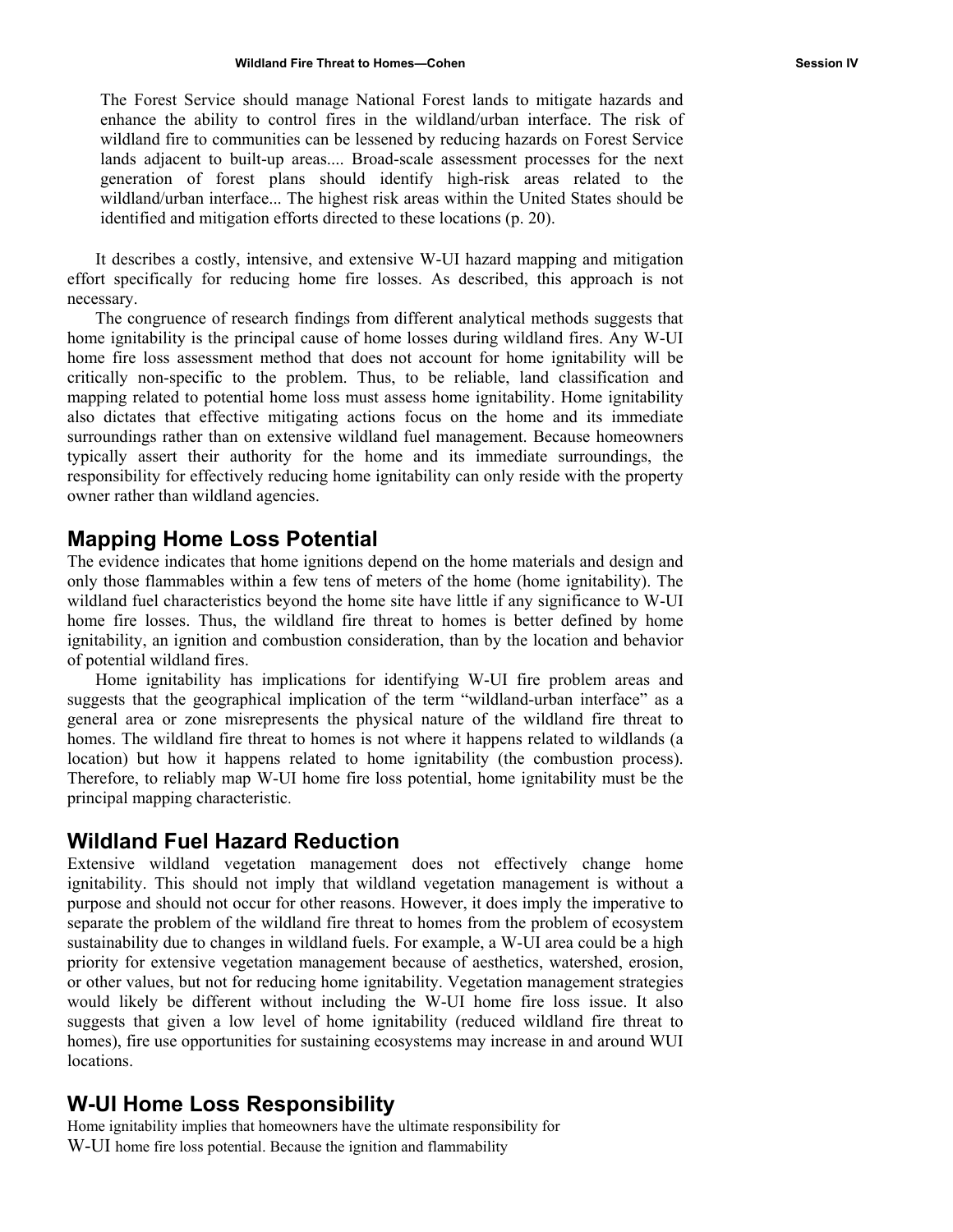characteristics of a structure and its immediate surroundin gs determine the home fire loss potential, the home should not be considered a victim o f wildland fire, but rather a potential participant in the continuation of the wildland fire . Home ignitability, i.e., the potential for W-UI home fire loss, is the homeowner's choi ce and responsibility.

However, public and management perceptions may i mpede homeowners from taking principal responsibility. For example, the Federal W ildland Fire Management, Policy, and Program Review (1995) ob serves, "There is a widespread misconception by elected officials, agency managers, and the public that wildland/urban interface protection is solely a fire service concern" (p. 23). In the *Journal of Forestry*, Beebe and Omi (1993) concur, stating that, "Public reaction to wildfire suggests that many Americans want competent professionals to manage fire flawlessly, reducing the risks to life, property, and public lands to nil" (p. 24). These statements agree with Bradshaw's (1988) description of the societal roles in the W-UI problem. He observes that homeowners expect that fire protection will be provided by others. Contrary to these expectations for fire protection, the fire services have neither the resources for effectively protecting highly ignitable homes during severe W-UI fires, nor the authority to reduce home ignitability.

#### **An Alternative**

Specific to the W-UI fire loss problem, home ignitability ultimately implies the necessity for a change in the relationship between homeowners and the fire services. Instead of all pre-suppression and fire protection responsibilities reading with fire agencies, homeowners should take the principal responsibility for assuring adequately low home ignitability. The fire services become a community partner providing homeowners with technical assistance as well as fire response in a strategy of assisted and managed community self-sufficiency (Cohen and Saveland 1997). For success, this perspective must be shared and implemented equally by homeowners and the fire services.

#### **References**

Alexander, ME; Stocks, B.J Wotton, B.M,; Flannigan, M.D.; Todd, J.B.; Butler, B.W.; Lanoville, R.A. 1998. The international crown fire modelling experiment: an overview and progress report. In: Proceedings of the second symposium on fire and forest meteorology; 1998 January 12-14;

Phoenix, AZ. Boston, MA: American Meteorological Society; 20-23.

- Beebe, Grant S.; Omi, Philip N. 1993. Wildland burning: the perception of risk. Journal of Forestry 91(9): 19-24.
- Bradshaw, William C. 1988. Fire protection in the urban/wildland interface: who plays what role? Fire Technology 24(3): 195-203.
- Butler, C.P. 1974. **The urban/wildland fire interface**. In: Proceedings of Western states section! Combustion Institute papers, vol. 74, no. 15; 1974 May 6-7; Spokane, WA. Pullman, WA: Washington State University; 1-17.
- Cohen, Jack U. 1995. Structure ignition assessment model (SIAM). In: Weise, David R.; Martin, Robert F., technical coordinators. Proceedings of the Biswell symposium: fire issues and solutions in urban interface and wildland ecosystems; 1994 February 15-17; Walnut Creek) CA. Cen. Tech. Rep. PSW-CTR-158. Albany, CA: Pacific Southwest Research Station, Forest Service, U.S. Department of Agriculture; 85-92.
- Cohen, Jack U.; Butler, Bret W. [In press]. Modeling potential ignitions from flame radiation exposure with implications for wildland/urban interface fire management. In: Proceedings of the 13th conference on fire and forest meteorology; 1996 October 27-31; Lorne, Victoria, Australia. Fairfield, WA: International Association of Wildland Fire.
- **uce fire damages in the W-UI**. Fire Cohen, Jack; Saveland, Jim. 1997, **Structure ignition assessment can help red** Management Notes 57(4): 19-23.
- Foote, Ethan ID,; Gilless, J. Keith. 1996. Structural survival. In: Slaughter, Rodney, ed. California's I-zone. Sacramento, CA: CFESTES; 112-121.
- Howard, Ronald A.; North, U. Warner; Offensend, Fred L.; Smart, Charles N. 1973. Decision analysis of fire **ssment**. Menlo Park, CA: Stanford **protection strategy for the Santa Monica mountains: an initial asse** Research Institute; 159 p.